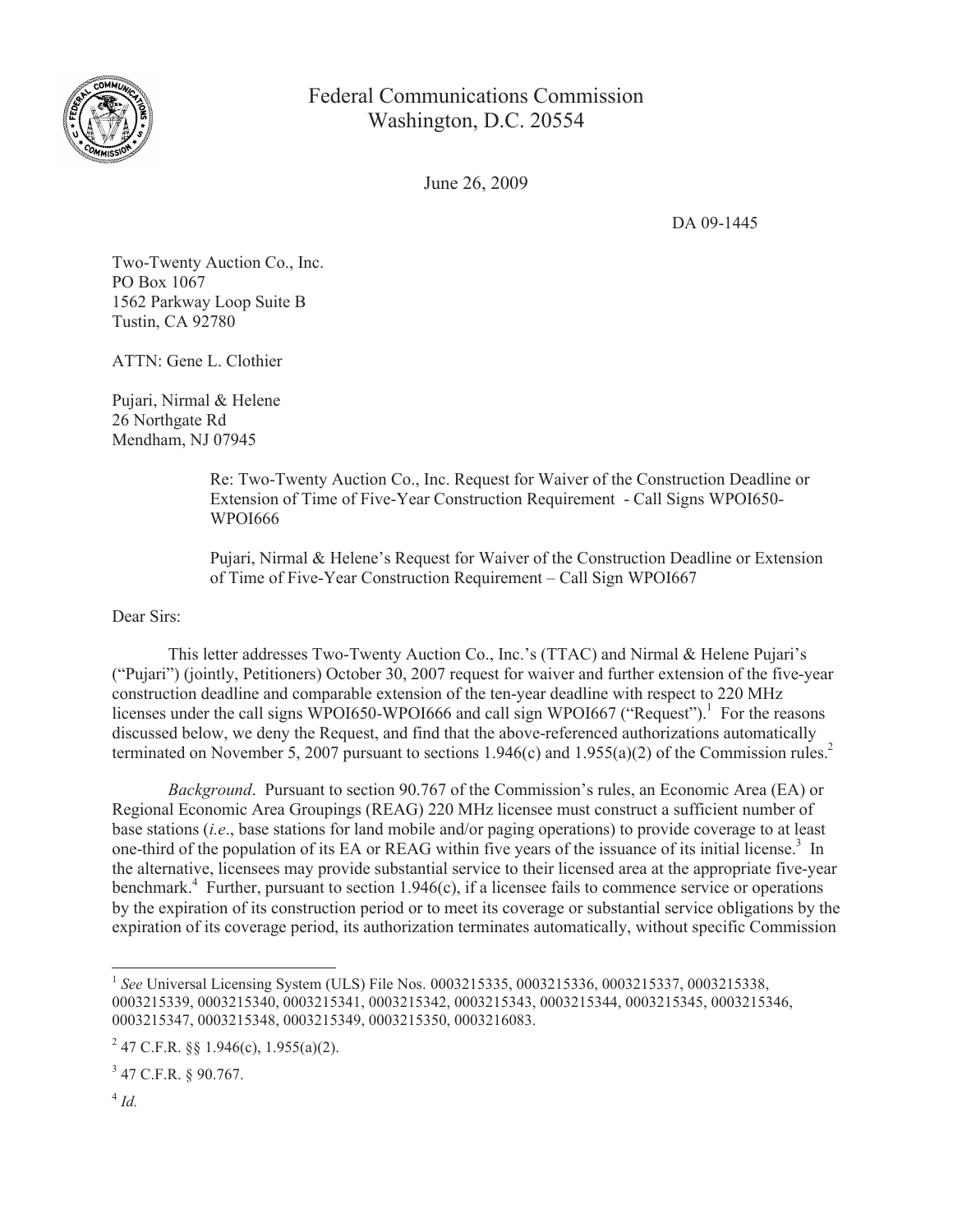action, on the date the construction or coverage period expires.<sup>5</sup>

On July 13, 2004, the Wireless Telecommunications Bureau ("Bureau") released a *Memorandum Opinion and Order* extending the five-year construction requirement deadlines by three years until November 5, 2007, for a large number of Phase II EA and REAG licensees.<sup>6</sup> The Bureau indicated that a three-year extension would be sufficient time for the 220 MHz licensees to construct their systems using available or soon to be developed equipment. The Bureau found that the public interest would be served by allowing additional time for licensees to consolidate licenses, develop new technologies, or take advantage of the technical flexibility provided in the 1997 restructuring of the 220 MHz service rules that has enabled entities to provide a variety of services, including fixed data applications.<sup>7</sup>

Petitioners request a waiver and further extension of the five-year construction benchmark and a comparable extension of the ten-year construction benchmark for its licenses due to unavailability of viable 220 MHz digital voice narrowband equipment.<sup>8</sup> Petitioners states that they operated at one time, but operations could not be viably maintained and the systems were de-constructed and used for spare parts.<sup>9</sup> Petitioners also state that there are manufacturers producing 12.5 kHz-wide FM 220 MHz equipment, but they state that this equipment is not usable by the licensees.<sup>10</sup> Petitioners maintain that constructing certain licenses using available equipment would be cost-prohibitive, the equipment is in limited supply and is no longer supported.<sup>11</sup> Petitioners further state that they have experienced significant difficulties in retaining customers on their site-based, incumbent 220 MHz systems because of the inability to provide the services that the public demands.<sup>12</sup> Petitioners argue that requiring licensees to construct their respective systems with stopgap, legacy 220 MHz equipment solely to meet their construction deadlines would be a waste of scarce resources, and a disservice to the public.<sup>13</sup>

*Discussion*. A waiver may be granted, pursuant to section 1.925 of the Commission's rules, if the petitioner establishes that: 1) the underlying purpose of the rule would not be served or would be frustrated by application to the instant case, and that grant of the waiver would be in the public interest; or 2) where the petitioner establishes unique or unusual factual circumstances, that application of the rule would be inequitable, unduly burdensome or contrary to the public interest, or the applicant has no reasonable alternative.<sup>14</sup> Further, section 1.946 of the Commission's rules allows for an extension of time to meet construction requirements where a licensee demonstrates that failure to meet the construction deadline is due to circumstances beyond their control, but it also outlines reasons that would not justify an

9 *Id.* at 0.

- <sup>12</sup> *Id.* at 2
- <sup>13</sup> *Id*. at 2.
- <sup>14</sup> 47 C.F.R. § 1.925.

 $5$  47 C.F.R. § 1.946(c).

<sup>6</sup> Request of Warren C. Havens for Waiver or Extension of The Five-Year Construction Requirement For 220 MHz Service Phase II Economic Area and Regional Licensees, Request of BizCom USA, Inc. for Waiver And Extension of the Construction Requirements for 220 MHz Service Phase II Regional and Nationwide Licensees, and Request of Cornerstone SMR, Inc. for Waiver of Section 90.157 of the Commission's Rules, *Memorandum Opinion and Order*, 19 FCC Rcd 12994 (WTB 2004) (*MO&O*).

<sup>7</sup> *MO&O* at ¶ 17.

<sup>8</sup> Request at 0.

<sup>10</sup> *Id.* at 0.

<sup>&</sup>lt;sup>11</sup> *Id.* at 1 and Attachments 2 and 3.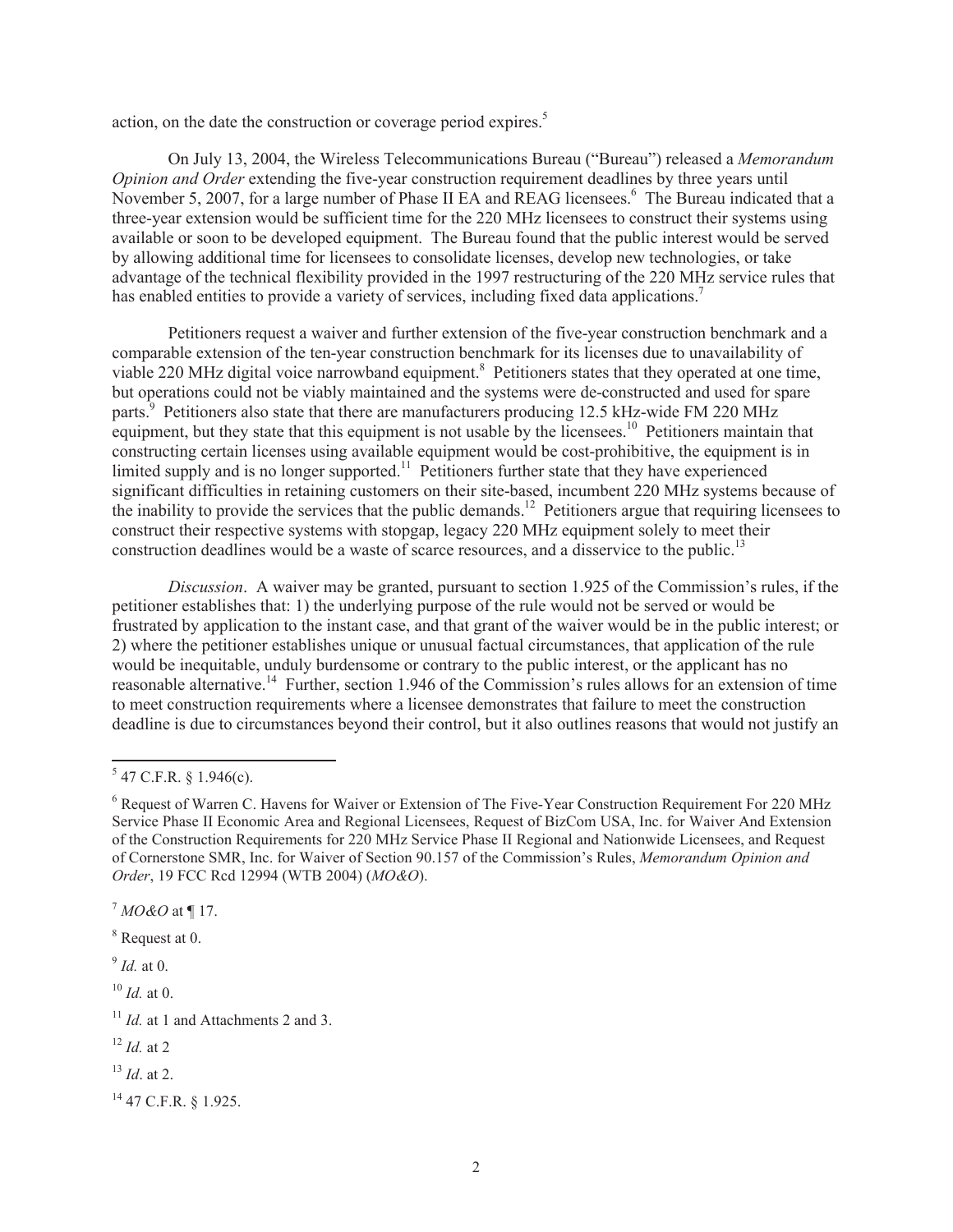extension, such as a failure to obtain financing, or to obtain antenna sites or equipment.<sup>15</sup> However, the waiver standard and extension standards must be applied in consideration of section 309(j) of the Communications Act, as amended, which states that the Commission shall include performance requirements to ensure prompt delivery of services, to prevent stockpiling and warehousing of spectrum by licensees, and to promote investment and deployment of new technologies and services.<sup>16</sup>

We find that grant of a waiver or further extension of the five-year construction deadline and the ten-year construction deadline for the subject call signs is not warranted in this instance. We note that the Bureau, in previously providing regulatory relief for a substantial number of 220 MHz licensees, stated that there were several factors that would result in use of the subject licenses in the near term.<sup>17</sup> While Petitioners argue that they at one time provided service and have later de-constructed their facilities,<sup>18</sup> Petitioners fail to demonstrate how they intend to make use of the licensed 220 MHz spectrum or how they meet the waiver standard set forth in Commission rule  $1.925$ ;<sup>19</sup> moreover, Petitioners fail to even specify and justify a specific period of time for the extension request. We also note that, notwithstanding Petitioners arguments concerning development of viable narrowband 5 kHz voice equipment, other 220 MHz licensees have made business decisions to deploy alternative systems in the band, including those with data applications. A search of the Commission's equipment database indicates that a variety of equipment has been approved for the 220 MHz service, including several new authorizations since the 2004 regulatory relief was granted. In contrast, there has been no initiation of service in the 900 MHz Multilateration Location Monitoring Service (M-LMS), where the Bureau recently extended licensee construction deadlines based on a complete lack of available equipment.<sup>20</sup>

We find that Petitioners have made certain business decisions relating to the use of the licenses and that the failure to timely construct is not the result of circumstances beyond their control. The Commission has consistently found that licensee business decisions are not circumstances beyond the licensee's control and are not the basis for regulatory relief.<sup>21</sup> We also find our action today to be

<sup>18</sup> We also find that the record is unclear to what extent Petitioners previously constructed and then deconstructed their geographic area licenses versus the numerous site-based incumbent authorizations they hold.

<sup>19</sup> 47 C.F.R. § 1.925.

<sup>20</sup> Requests of Progeny LMS, LLC and PCS Partners, L.P., Waiver of Multilateration Location Monitoring Service Construction Rules, *Order*, DA 08-2614 (WTB 2008).

<sup>21</sup> *See*, *e.g*., Redwood Wireless Minnesota, LLC, Order, 17 FCC Rcd 22416 (WTB CWD 2002) (construction delays resulting from business disputes were exercise of business judgment and were not outside Petitioner's control); Eldorado Communications LLC, *Order*, 17 FCC Rcd 24613 (WTB CWD 2002) (licensee's determination to initially deploy TDMA system and subsequently to adopt GSM with months remaining before construction deadline was business decision within its control); Bristol MAS Partners, *Order*, 14 FCC Rcd 5007 (WTB PSPWD 1999) (equipment installation or delivery not delayed for some unique reason and licensee failing to obtain equipment was

 $15$  47 C.F.R. § 1.946(e).

<sup>16</sup> *See* 47 U.S.C § 309(j)(4)(B).

<sup>&</sup>lt;sup>17</sup> See MO&O at ¶ 16-18. Specifically, in extending the prior build-out deadline by three years, the Bureau cited comments in the record indicating that new digital equipment could be developed in the near term; the fact that some licensees were aggregating multiple 5 kHz channels to utilize 12.5 kHz equipment available in the band; and the flexibility provided in the 1997 restructuring of the 220 MHz service rules that enabled entities to provide a variety of services, including fixed data applications. *Id*. *See also* Amendment of Part 90 of the Commission's Rules to Provide for the Use of the 220-222 MHz Band by the Private Land Mobile Radio Service, PR Docket No. 89-552, Implementation of Sections 3(n) and 332 of the Communications Act, Regulatory Treatment of Mobile Services, GN Docket No. 93-252, Implementation of Section 309(j) of the Communications Act – Competitive Bidding, PP Docket No. 93-253, *Third Report and Order; Fifth Notice of Proposed Rulemaking*, 12 FCC Rcd 10943 (1997) (*Third Report and Order*).